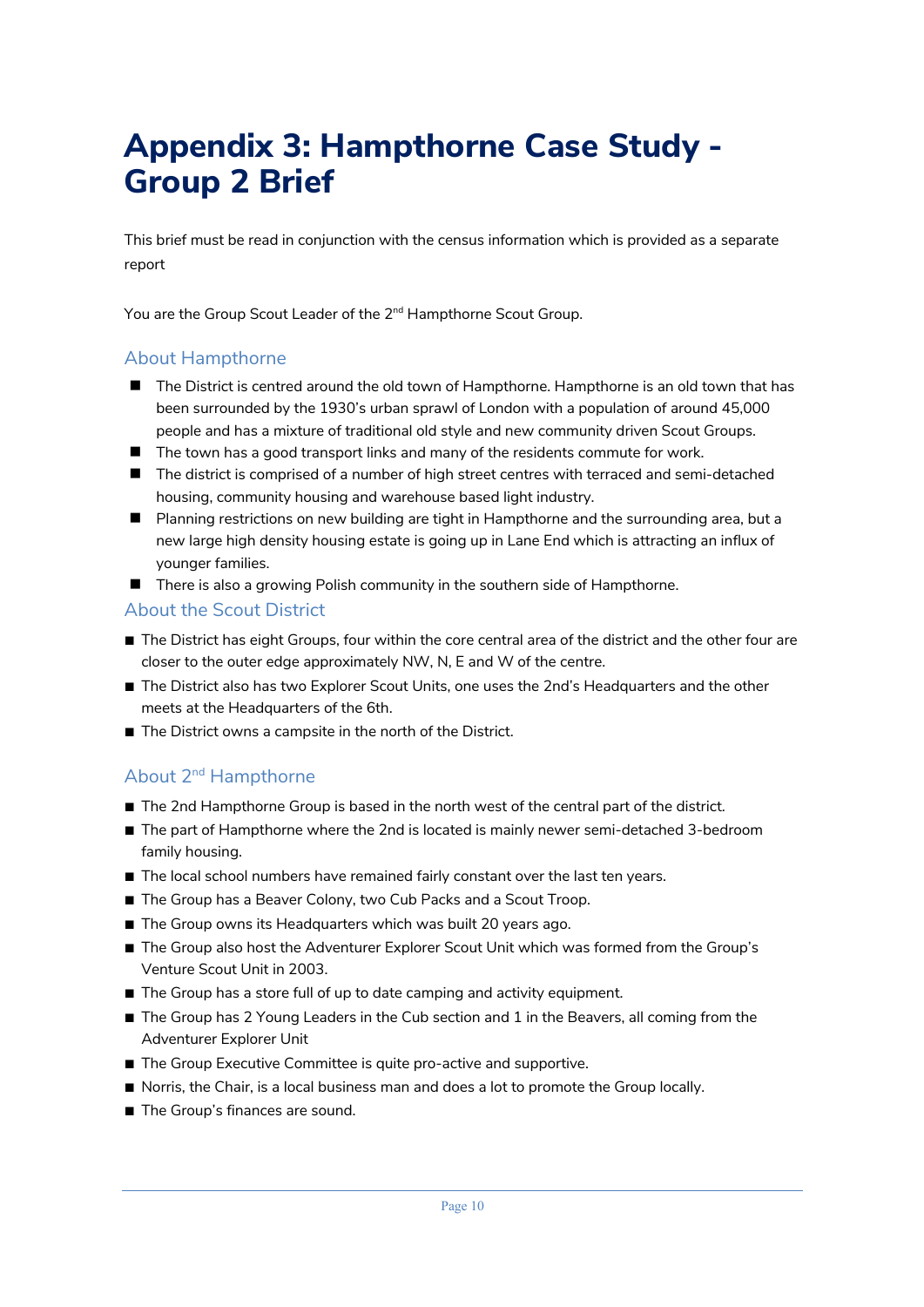The Beaver Colony is run by Lizzie with the help of two Colony Assistants, Amanda and Carol.

- $\circ$  Together, they run a busy programme with lots of arts and crafts. Lizzie will not let the Colony go above 22 Beavers, because she feels the Colony would be uncontrollable with more.
- o The Group has a Want To Join list of 16 young people at Beaver age.
- o Lizzie completed her Wood Badge as an Assistant Cub Leader five years ago.
- o The Colony has done no overnight residential experiences.

The Cub packs camp once a year together and occasionally do joint weekend activities.

- o The Leaders of both packs help each other out and work well together.
- o All the Cubs seem to have arms full of badges.

The Panthers Cub Pack is run by John and Liz.

- o John has been a Cub Leader for 7 years and completed his Wood Badge 5 years ago.
- o Liz has been with the Pack for 2 years and has only completed Getting Started.
- o The Pack also has two Young Leaders who help at meetings.
- $\circ$  John has a campsite Nights Away permit and acts as camp leader for both packs when they camp.

The Leopards Cub Pack is run by Dave, Gill and Ben.

- o Dave is Akela and has been a Leader for 5 years and has partly completed his Wood Badge.
- o Gill was a Cub parent helper and became an Assistant Leader 2 years ago.
- o Ben was a Scout in the Group and became an Assistant Leader with the Pack when he turned 18 one year ago.
- o Both Gill and Ben have done "Getting Started" but no other training.

The Scout Troop is run by Andy, Dave and Terry as a team.

- $\circ$  They are very keen and run an active programme with lots of camps and adventurous outdoor activities.
- o Andy and Dave have completed their Wood Badge training and Terry is well through his.
- o Last year, the Troop achieved only one Chief Scouts Gold Award.
- o Many of the Scouts move on into the Adventurer Explorer Unit.
- o Dave holds a hill-walking permit for Terrain 2 summer conditions.
- o Andy has a green field Nights Away permit.
- The Group has 2 Young Leaders in the Cub section and 1 in the Beavers, all coming from the Adventurer Explorer Unit.
- There is no space around the Groups HQ for outdoor activities, so in the summer, the Scouts and the Cubs often meet at the District campsite.
- The Beavers walk down to the local recreation ground, about 300 metres down the road, for outdoor activities.
- The Group reported a Want to Join list of 14 Beavers, and 8 Cubs at the last census.
- The Group's finances are sound.